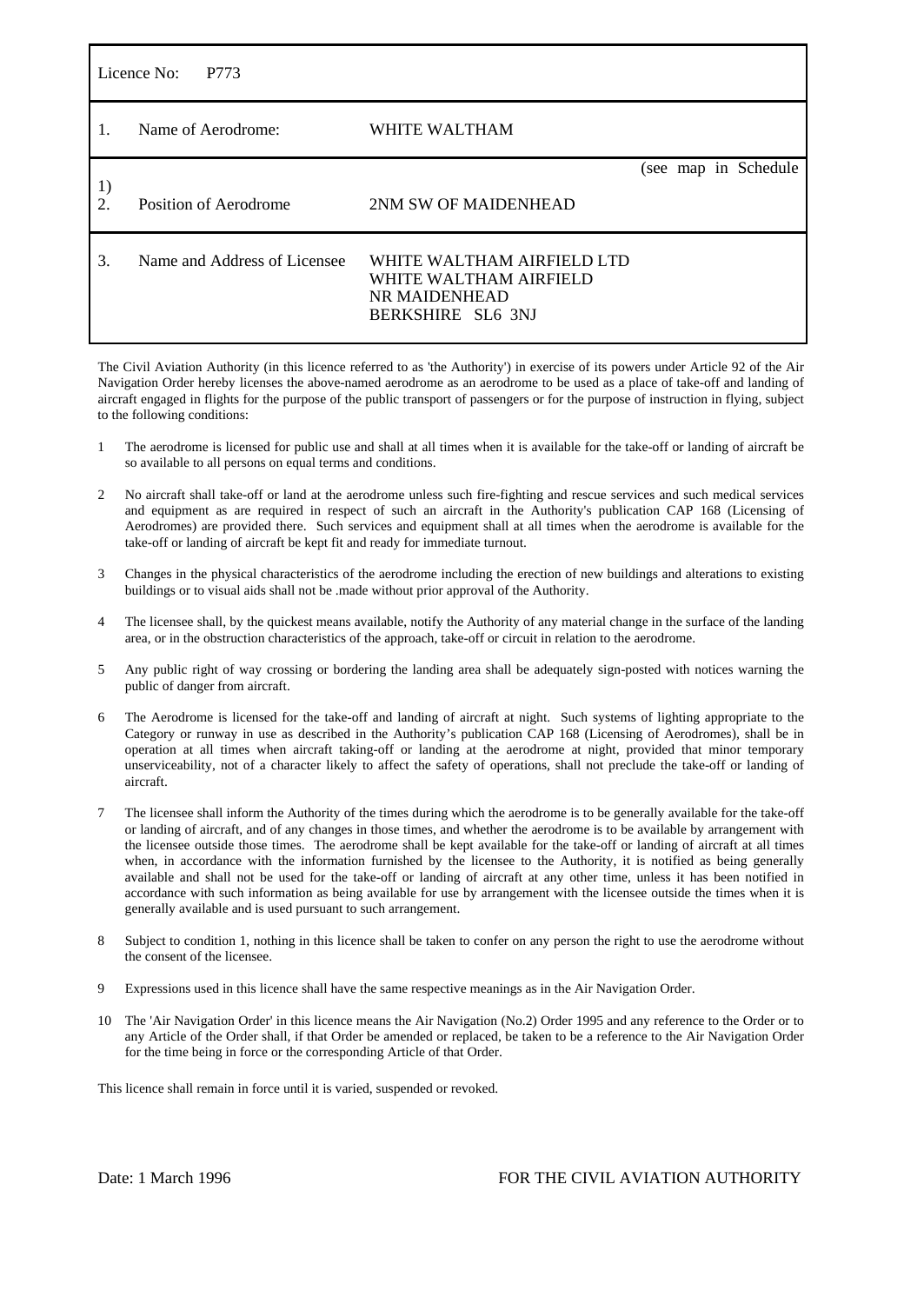## WHITE WALTHAM BOUNDARY MAP

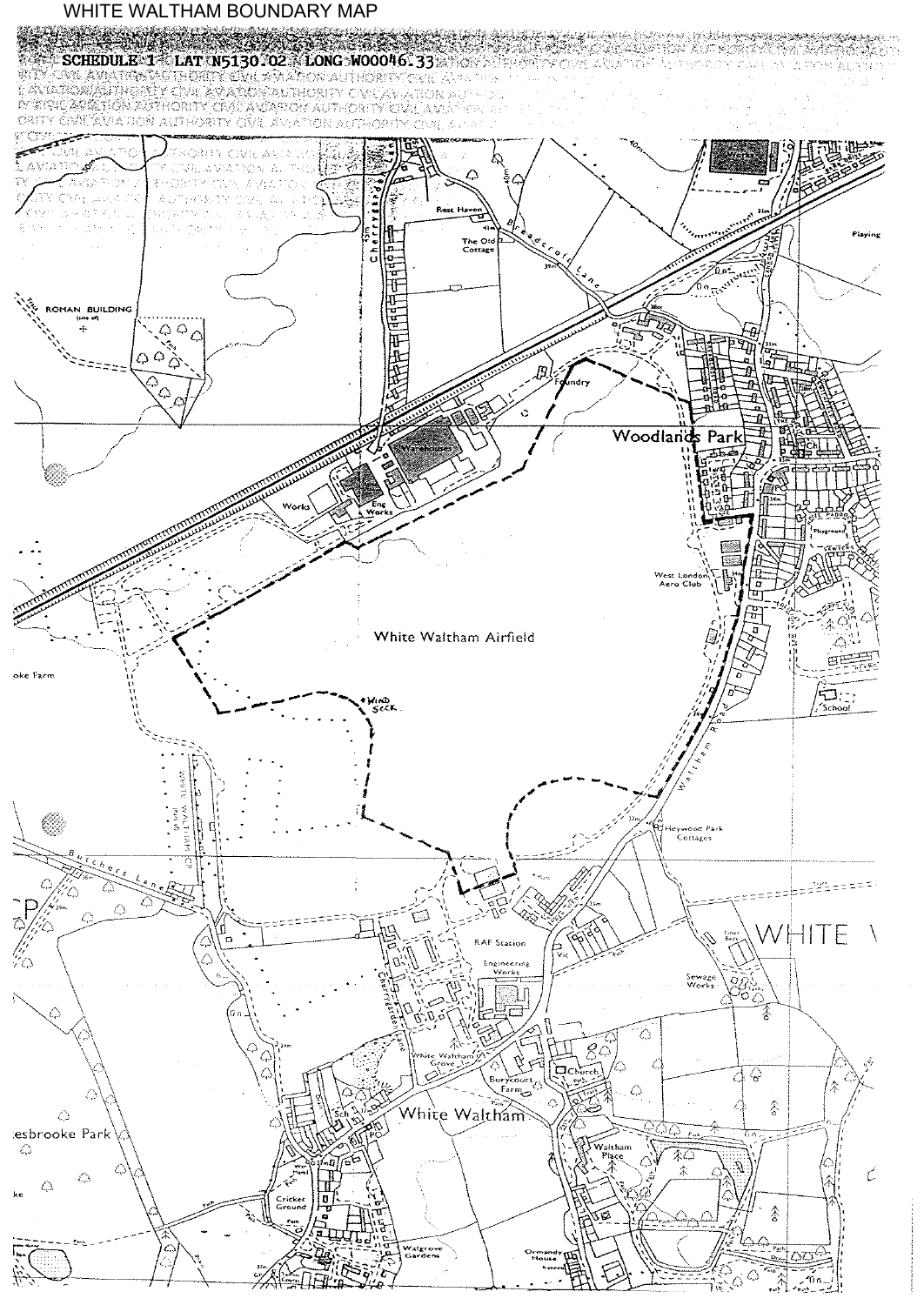| Licence No. P872 |                                       |                                                                                                                                           |                         |  |  |  |  |  |
|------------------|---------------------------------------|-------------------------------------------------------------------------------------------------------------------------------------------|-------------------------|--|--|--|--|--|
|                  | Name of Aerodrome                     | <b>WOLVERHAMPTON HALFPENNY GREEN</b>                                                                                                      |                         |  |  |  |  |  |
| 2                | <b>Position of Aerodrome</b>          | <b>5 NM E BY S OF BRIDGENORTH</b>                                                                                                         | (see map at Schedule 1) |  |  |  |  |  |
| 3                | Name and Address of<br>Licence Holder | <b>WOLVERHAMPTON AIRPORT LTD</b><br><b>WOLVERHAMPTON HALFPENNY GREEN AIRPORT</b><br><b>STOURBRIDGE</b><br><b>WEST MIDLANDS</b><br>DY7 5DY |                         |  |  |  |  |  |

The Civil Aviation Authority (in this licence referred to as 'the CAA') in exercise of its powers under Article 128 of the Air Navigation Order hereby licenses the above-named aerodrome as an aerodrome to be used as a place of take-off and landing of aircraft engaged in flights for the purpose of the public transport of passengers or for the purpose of instruction in flying, subject to the following conditions:

- 1 The aerodrome is licensed for public use and shall at all times when it is available for the take-off or landing of aircraft be so available to all persons on equal terms and conditions.
- 2 No aircraft shall take-off or land at the aerodrome unless such fire-fighting and rescue services and such medical services and equipment as are required in respect of such an aircraft in the CAA's publication CAP 168 (Licensing of Aerodromes) are provided there. Such services and equipment shall at all times when the aerodrome is available for the take-off or landing of aircraft be kept fit and ready for immediate turnout.
- 3 Changes in the physical characteristics of the aerodrome including the erection of new buildings and alterations to existing buildings or to visual aids shall not be made without prior approval of the CAA.
- 4 The licence holder shall, by the quickest means available, notify the CAA of any material change in the surface of the landing area, or in the obstruction characteristics of the approach, take-off or circuit in relation to the aerodrome.
- 5 Any public right of way crossing or bordering the landing area shall be adequately sign-posted with notices warning the public of danger from aircraft.
- 6 The aerodrome is licensed for the take-off and landing of aircraft at night. Such systems of lighting appropriate to the Category of runway in use as described in the CAA's publication CAP 168 (Licensing of Aerodromes), shall be in operation at all times when aircraft are taking-off or landing at the aerodrome at night, provided that minor temporary unserviceability, not of a character likely to affect the safety of operations, shall not preclude the take-off or landing of aircraft.
- 7 The licence holder shall inform the CAA of the times during which the aerodrome is to be generally available for the take-off or landing of aircraft, and of any changes in those times, and whether the aerodrome is to be available by arrangement with the licence holder outside those times. The aerodrome shall be kept available for the take-off or landing of aircraft at all times when, in accordance with the information furnished by the licence holder to the CAA it is notified as being generally available and shall not be used for the take-off or landing of aircraft at any other time, unless it has been notified in accordance with such information as being available for use by arrangement with the licence holder outside the times when it is generally available and is used pursuant to such arrangement.
- 8 Without prejudice to condition 1, nothing in this licence shall be taken to confer on any person the right to use the aerodrome without the consent of the licence holder.
- 9 Expressions used in this licence shall have the same respective meanings as in the Air Navigation Order.
- 10 'The Air Navigation Order' in this licence means the Air Navigation Order 2005 and any reference to the Order or to any Article of the Order shall, if that Order be amended or replaced, be taken to be a reference to the Air Navigation Order for the time being in force or the corresponding Article of that Order.

This licence shall remain in force until it is varied, suspended or revoked.